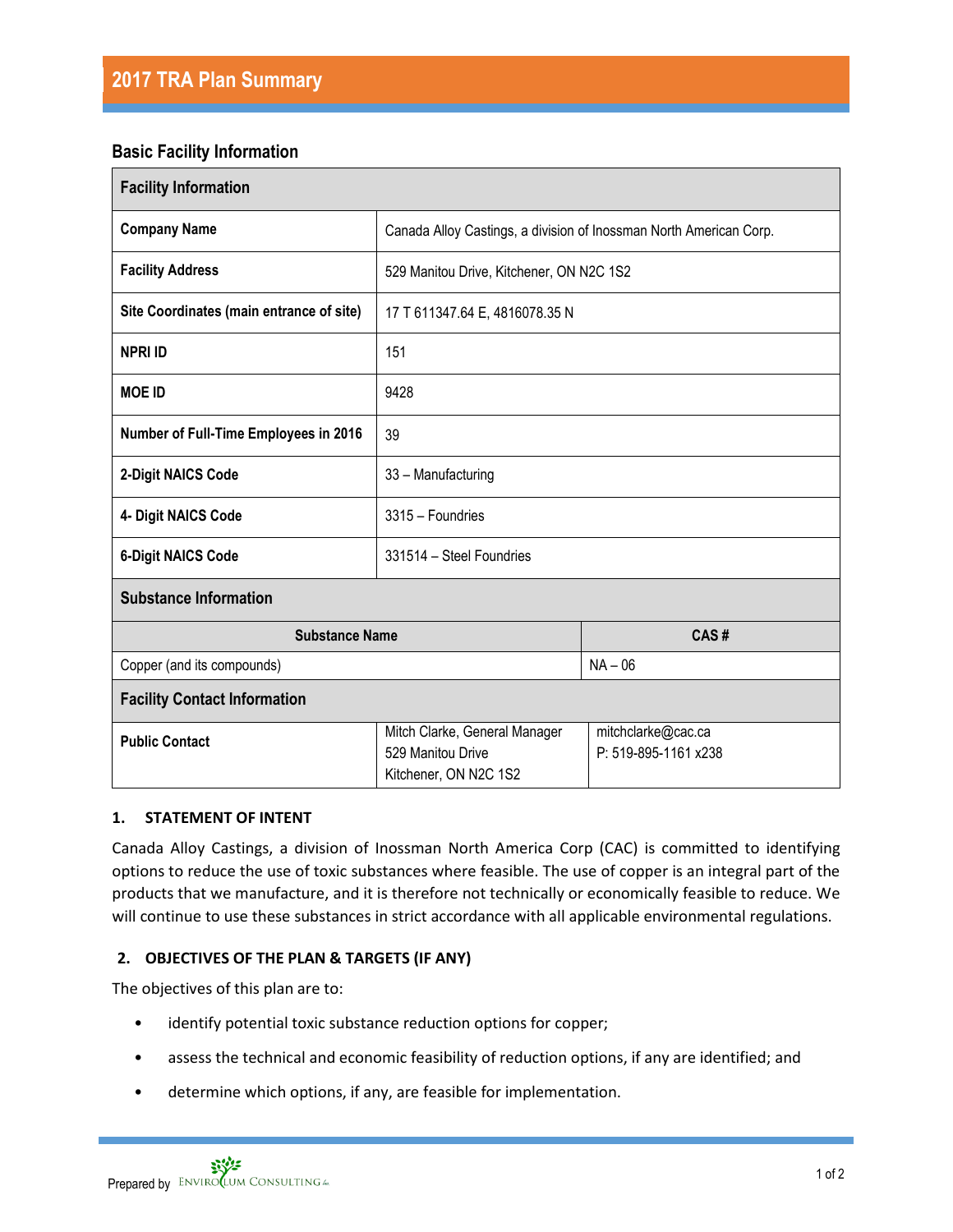As part of the continual improvement practices at the facility, technical advances will be monitored for new opportunities to reduce the use of copper at the facility.

## **3. DESCRIPTION OF WHY THE TOXIC SUBSTANCE IS USED OR CREATED**

Copper is identified as a composition of aluminum bronze materials that is processed at the facility. Pure copper alloy is also processed at the facility. Aluminum bronze, is a copper-based alloy which contains 79% copper. It enhances mechanical and physical properties of the material. Aluminum bronze and copper itself provides high strength, corrosion and wear resistance, high thermal and electrical conductivity, as well as non-spark benefits. The products manufactured at the facility are produced using received raw metal castings comprising of copper. Copper is essential for the properties it delivers to the alloy.

Copper is not created at the facility.

#### **4. OPTIONS TO BE IMPLEMENTED (OR STATEMENT THAT NONE ARE TO BE IMPLEMENTED)**

With the facility's continuous improvement measures and acknowledgement that the customers provide the specifications for the raw materials processed at the facility, no additional options are currently available to implement that are technically or economically feasible. Technical and economic feasibility analysis are not included in the plan since no reduction option was identified.

The facility will continue to make improvements to processes and programs where feasible.

## **5. ESTIMATED REDUCTIONS UNDER THE OPTIONS SELECTED (IF ANY)**

Not applicable.

## **6. TIMELINES FOR ACHIEVING ESTIMATED REDUCTION (IF ANY)**

Not applicable.

## **7. CONTENTS OF THIS PLAN SUMMARY REFLECTS PLAN**

This Plan Summary accurately reflects the Toxic Substance Reduction Plans dated December 4, 2018, prepared for the substances listed in Section 1.0 of this Summary.

## **8. COPY OF CERTIFICATIONS**